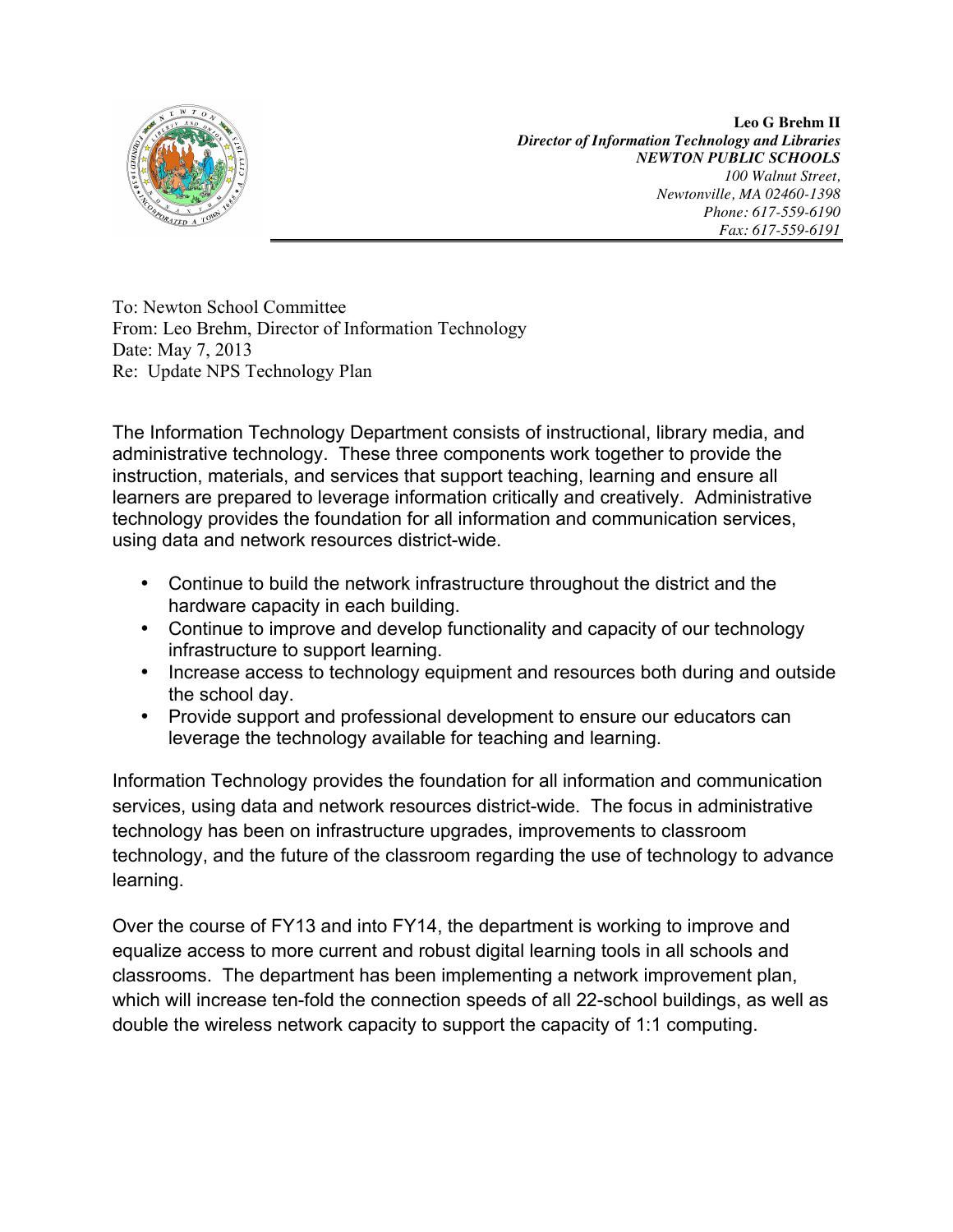Below are a number of tasks that were achieved over the course of the year:

- Supplied the remaining classrooms with document cameras and purchased projectors to update and add projection to all remaining classrooms in the district.
- Updated the K-3 teacher laptops district wide.
- Increased access to technology at elementary and middle schools.
- Upgraded the core-switching platform in all four middle schools and the Ed Center to gigabit connections with ten-gigabit connections back to the Ed Center.
- Upgraded the wireless network to Cisco Clean Air to facilitate 1:1 capability in all four middle schools. (In progress)
- Minor infrastructure upgrade to our storage and virtual server systems.
- Commenced in the embedding of curricular alignment to meet the Common Core State Standards for technology and information literacy skills.
- Completed research and development on digital resource delivery tools for multimedia.

The Information Technology and Library Team have engaged in a comprehensive examination of the technological resources needed to support learning and operations within our district. This benchmark will guide us in prioritizing funding and initiatives as we move forward. While our teachers continue to enhance their use of technology, we expect that a consistent level of resources will ensure that students across the district receive equal opportunities to enhance their learning through the use of technology.

The benchmarks we have established at each level are:

## **Elementary classrooms**

- Kindergarten 2 Desktops and 5 devices (Laptops or Tablets)
- Grades 1 5 5 devices (Laptops or Tablets)
- Three class sets of laptops on carts per elementary building
- Art and Music Access to laptop/desktops pods

# **Libraries (citywide)**

- Elementary -15-mix of desktops/laptops/tablets
- Middle 30-mix of desktops/laptops/tablets
- High Schools Class set with devices for sign out (various devices)

# **Middle Schools**

• 2 Class sets of laptops per team

# **High Schools**

• Maintain current labs and grow access through carts.

The following resources reflect the portion of the operating budget directed to replace hardware and classroom technology and the outside support provided by other avenues.

- Operating Budget for hardware replacement (\$485k)
- Boston College Partnership (\$100k)
- E-rate Funds (Approx. \$125k)
- PTOs (FY12-\$385k, FY13-\$332k)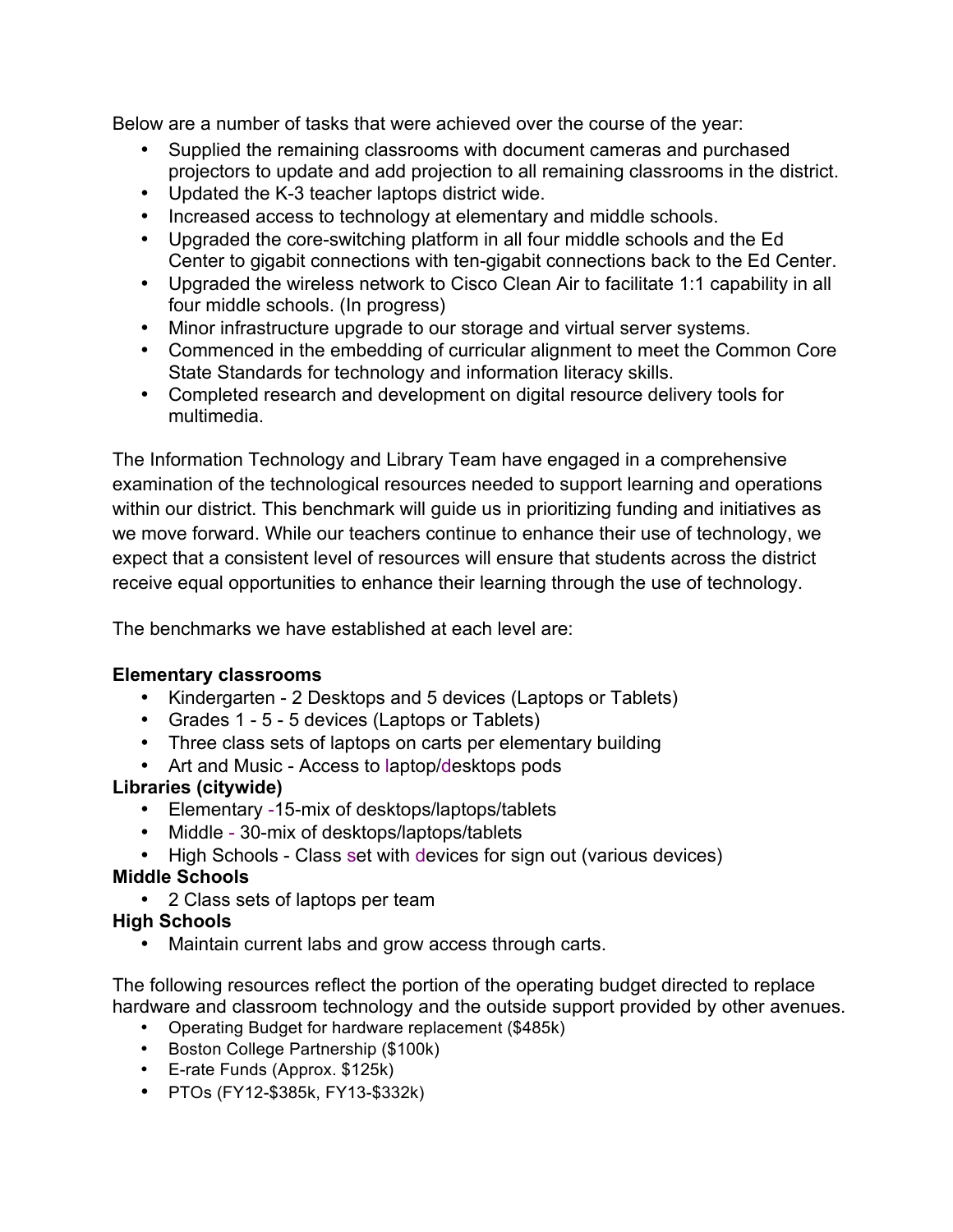Below please find the current inventory and the investment needed to meet the standard that we have established and the ongoing budget needed to maintain the standard over time.

|              | <b>Standard</b> | <b>Current</b> | Gap  | <b>Cost</b> |
|--------------|-----------------|----------------|------|-------------|
| Elementary   | 3126            | 2071           | 1055 | \$900K      |
| Middle       | 2383            | 972            | 1411 | \$1.2M      |
| <b>High</b>  | 1477            | 1142           | 335  | \$300K      |
| <b>Total</b> | 6986            | 4185           | 2801 | \$2.4M      |



Cost to reach standard: \$2.4 M (based on \$850 replacement rate) Cost to maintain (five year replacement cycle district wide): \$1.6M /Year (based on \$850 replacement rate)

Options for meeting the standard

## Bring Your Own Device

There has been ongoing discussion about the role BYOD will play in our learning environments and the Newton Public Schools is engaged in the discussion in order to leverage the power of personally owned devices in an educationally appropriate manner. The BYOD initiative is being explored through committees at our middle and high schools in order to measure the readiness of our communities to leverage this model. During my presentation I will outline the current BYOD models being leveraged by other districts and possibly considered by Newton Public Schools if deemed a viable option.

The 2.4M gap does not reflect the possibility of a BYOD initiative which would substantially reduce the impact to the operating budget to sustain this standard. If we were to leverage BYOD in grades six through twelve the initial gap could reduce by as much as approximately 45% and ongoing maintenance costs would be reduced by approximately 40%. Much of this depends on the model used in implementing this kind of program some of the options are:

- 1. Family-funded 100% Any kind of device
- 2. Family-funded District specified device
- 3. District/Family Shared Cost District specified device